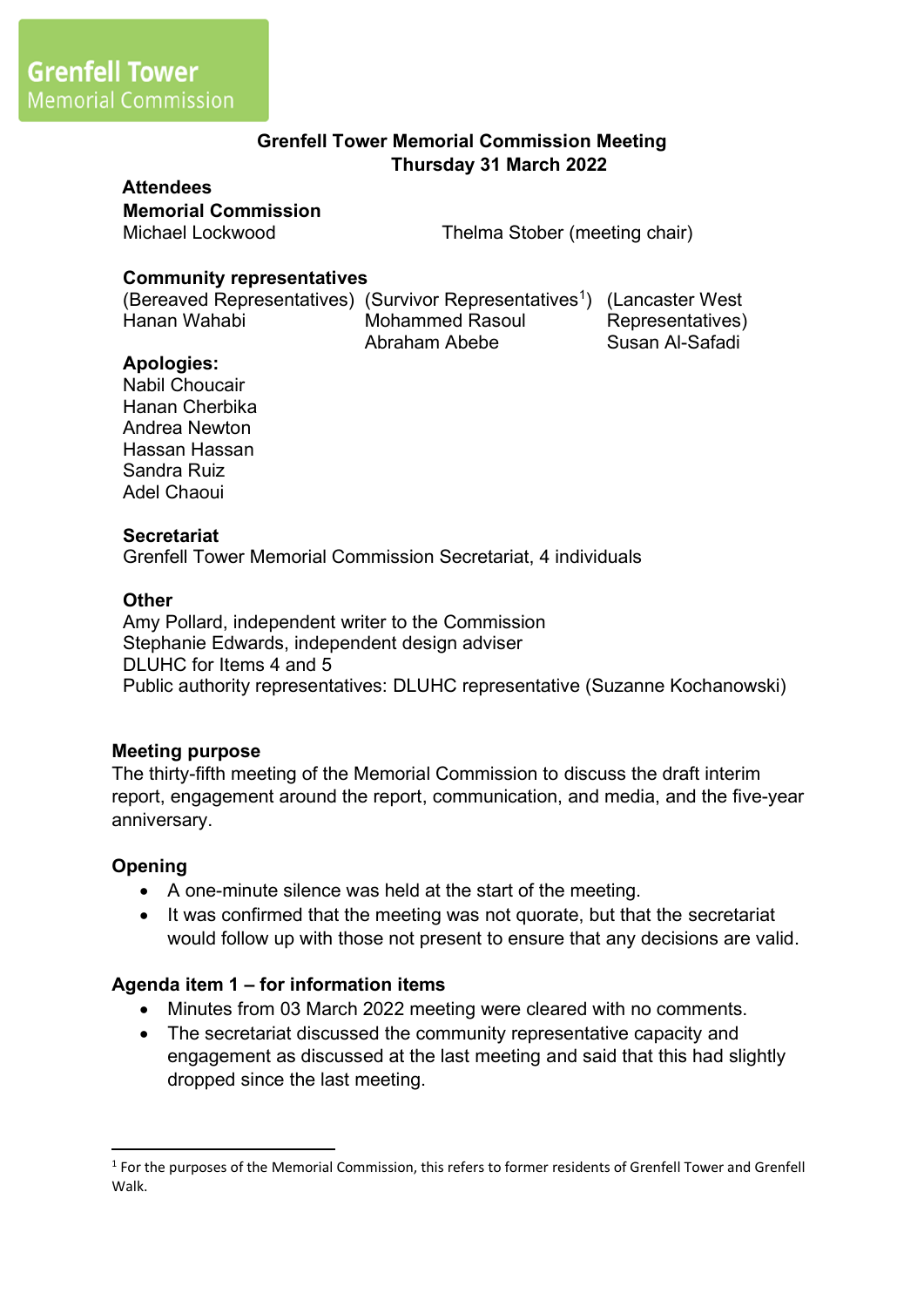• Thelma reminded the representatives to complete availability form to be able to plan who will be able to attend the meetings that will be held.

# **Action:**

• The secretariat to publish the 03 March 2022 minutes on the GTMC website.

# **Agenda item 2: report update**

- The secretariat introduced the discussion on the report.
- Amy Pollard, the Commission's report writer outlined the report.
- The community representatives read out sections of the report in sequence.
- It was generally felt that the tone was reflective of the reps' voice, though the reps were happy to take the copies away and mark up areas on their copies which could be amended or developed.
- It was felt to be best to leave out names of any specific representative groups to avoid singling out or excluding any.
- GTMC's design adviser, Stephanie Edwards appreciated the opportunity to understand the tone of the report, which should help with the selection of a design team who could match this tone with their design.
- Idea for the launch: to record reps reading the promise or other short excerpts of the report, to be played to those present or shared on socials.
- Some reps thought whilst the Chelsea Flower Show visit was a good idea [on] invitation from local gardener, Tayshan Hayden-Smith, exhibiting at the show], it felt inappropriate to close the report on that note and could be better communicated separately to the report.
- Amy Pollard explained the potential benefits of a trip to the flower show for the whole community – to have a range of choice in garden designs and other creative options. The group discussed fair allocation of tickets.

# **Agenda item 3: stakeholder plan for report**

- The community representatives agreed engagement around the report and agreed the report launch date of 12 May.
- The community representatives agreed holding two iftars for bereaved families and survivors and for local residents to speak about upcoming report. These are likely to be on the 27 and 28 April
- All agreed that all other engagement in April can be removed to allow for Ramadan, Easter holidays and the inquiry.
- All agreed for the co-chairs or reps to engage with high profile supporters, political groups, and Bishop James Jones.
- The secretariat said that they would suggest two engagement events to take place on weekends at the end of May and early June to maximise engagement and crafts before anniversary.
- All agreed for the secretariat to have a presence at some community events and venues to promote the report.

# **Action:**